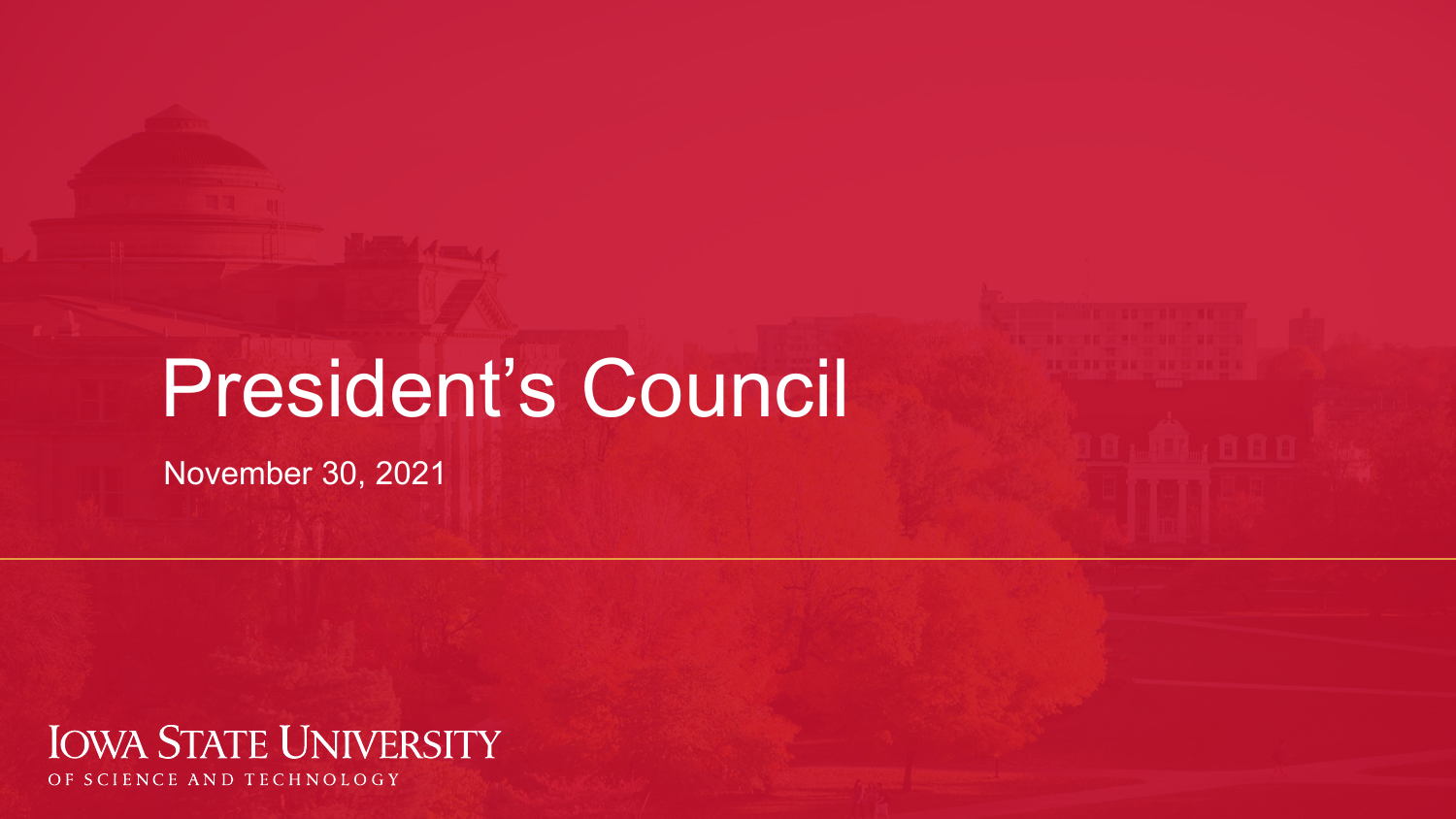### **IOWA STATE UNIVERSITY**

OF SCIENCE AND TECHNOLOGY

# Creating the Next Strategic Plan for Iowa State University

Peter K. Dorhout, Planning Chair

RSM US LLP

BRG, LLC.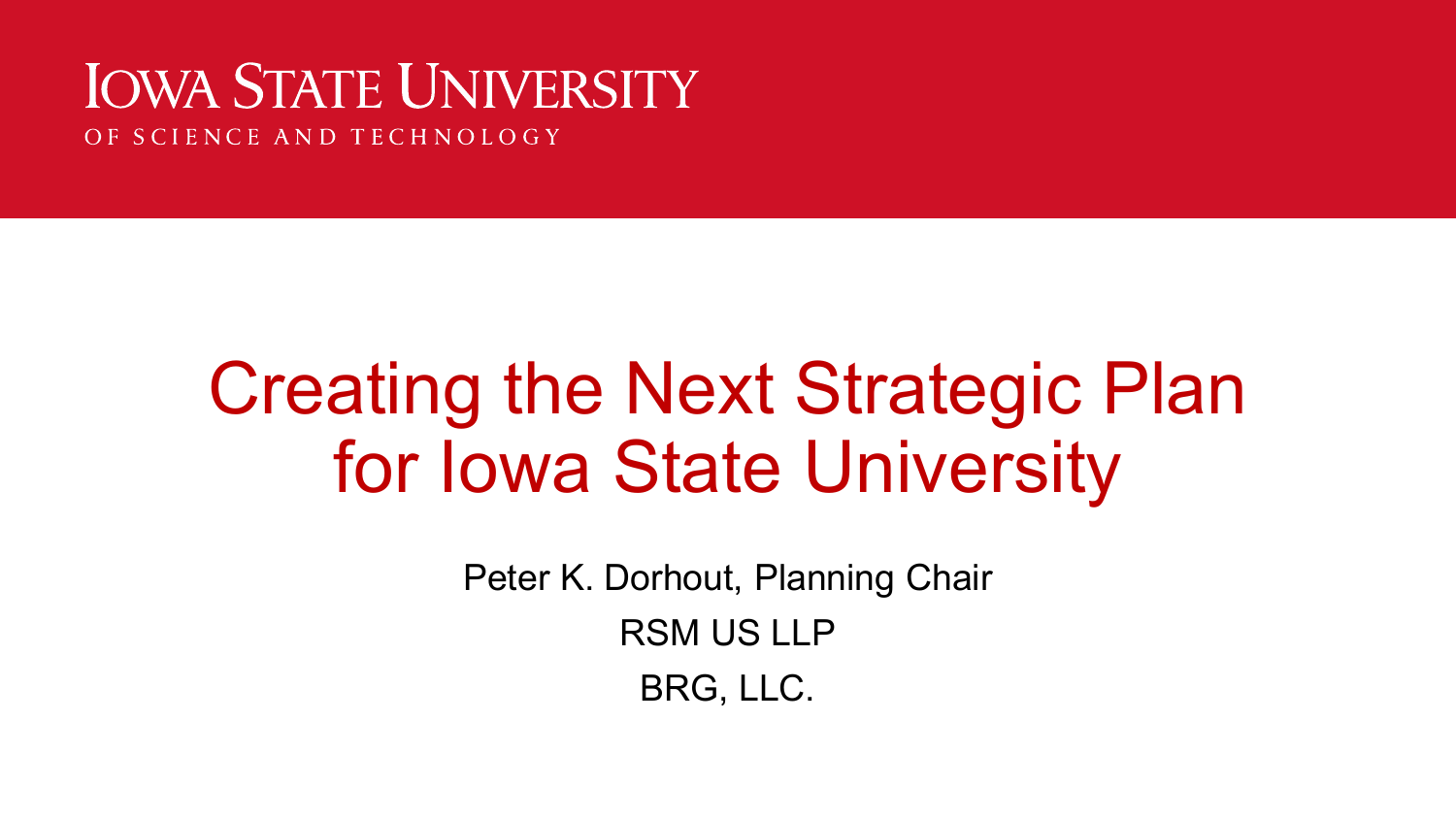## Strategic Planning 101

- Executive Leadership
	- Mission, Vision, Values, Themes
	- Cross-cutting objectives
	- High-level goals and metrics
	- High-level SWOT analysis
- Working Groups

Iowa State Hniversity

**SCIENCE AND TECHNOLOGY** 

- Develop Strategies, tactics, deliverables
- Static, not dynamic
- Traditional "to do" list of tasks
- Units react to high-level goals



#### *This is a 5-year plan at best*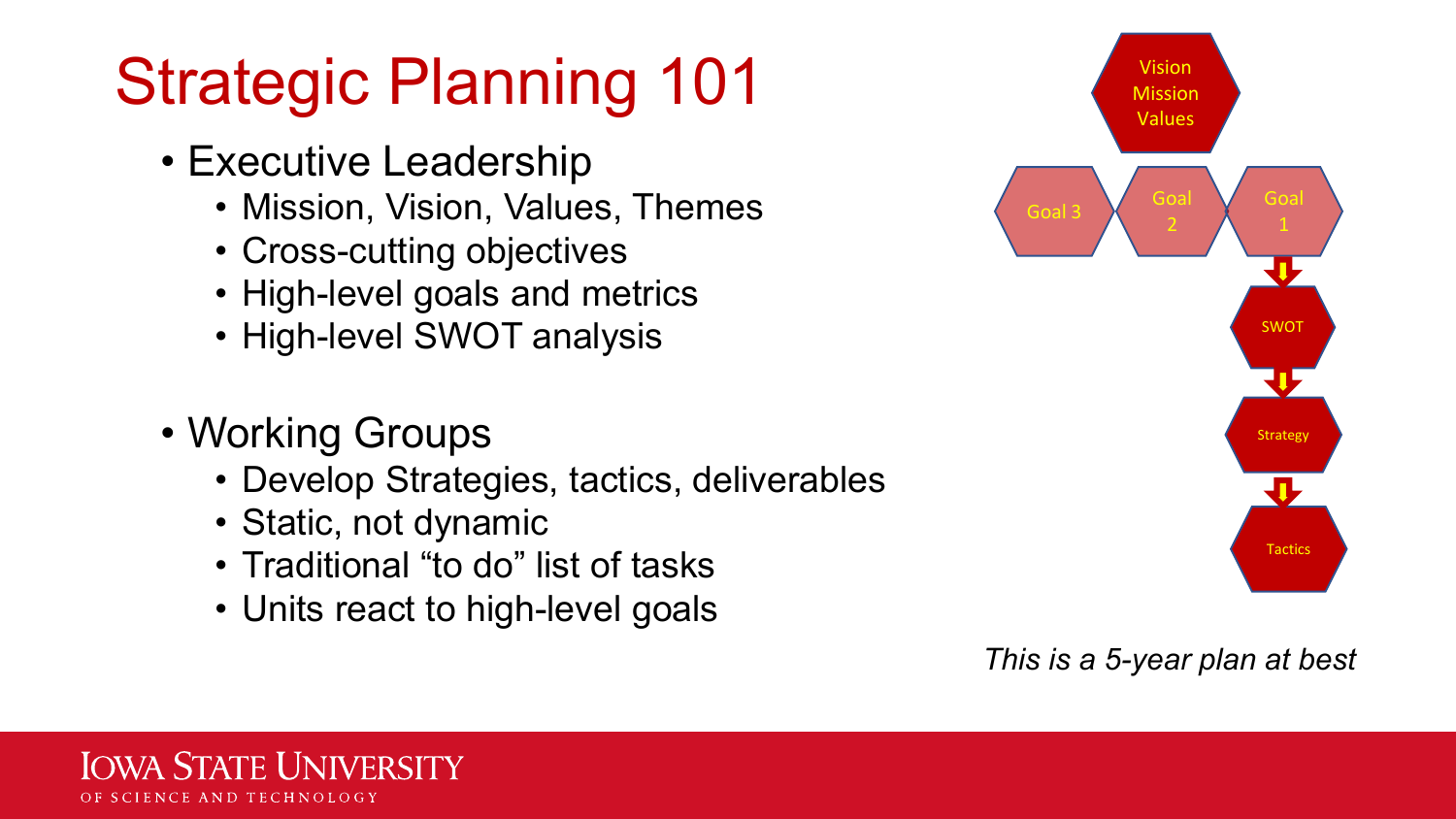

### **BRG 2020/2021 SWOT Analysis**



- Strengths
	- Meaningful, applied research
	- The science & tech university
	- ISU experience for students
	- Highly ranked Ag, Eng., Vet Med
	- Midwest work ethic
	- Commitment to diversity
	- Hands-on learning
	- Excellence
- Opportunities
	- Market stories of excellence
	- UG research make a difference now
	- Entrepreneurship
	- Student life and retention
	- Branding story-telling
	- 20% students are 1<sup>st</sup> generation
	- Environmental/Ag sustainability
	- Student financial aid
	- Enrollment and access to excellence

*"Create a 'to be' list, not a 'to do' list for our next Strategic Plan."*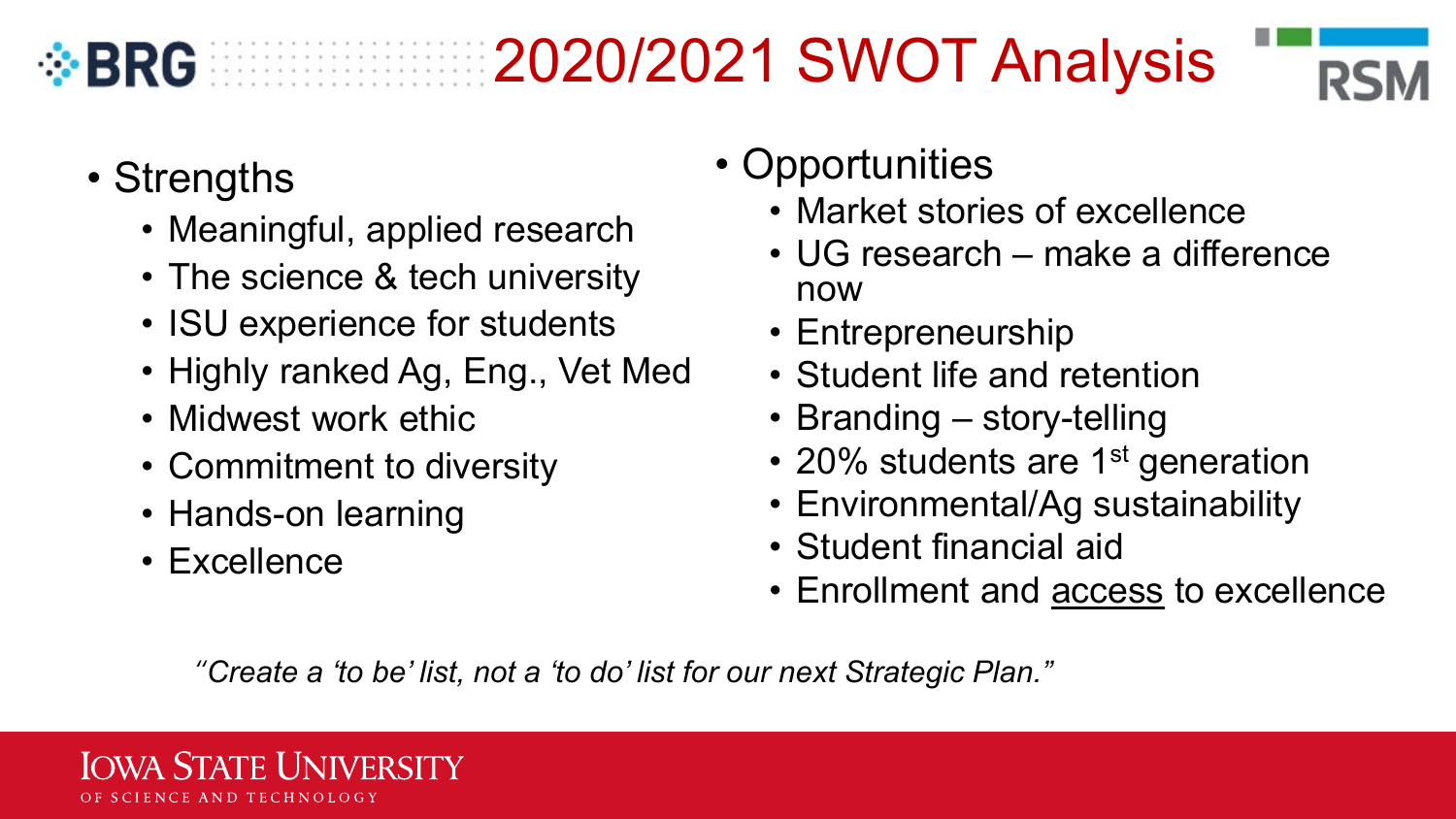#### Overall Team Structure

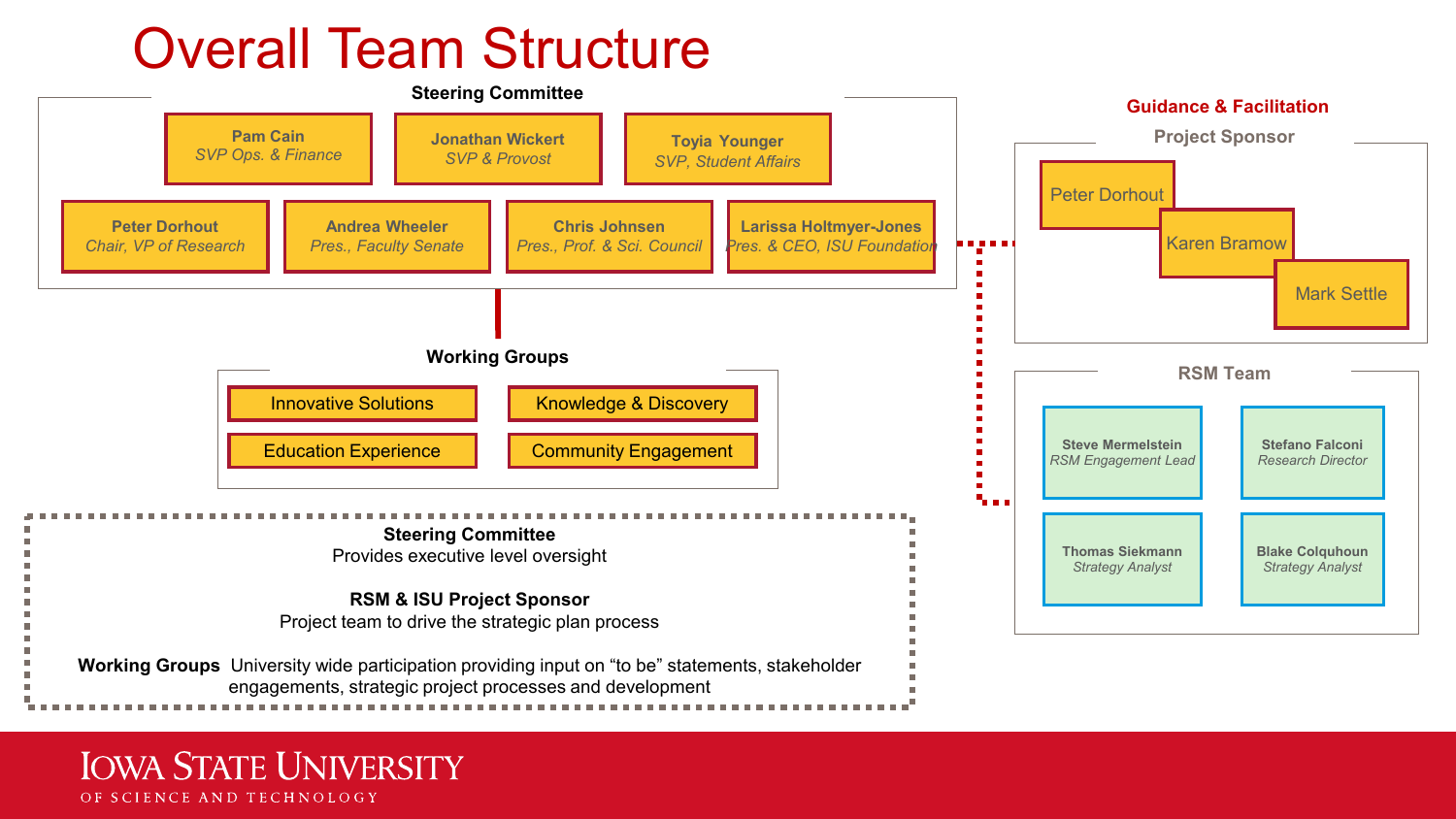**Mission:** Create, share, and apply knowledge to make our students, Iowa, and the world better

**Vision:** Iowa State University will advance the land-grant ideals of putting science, technology, and human creativity to work.

**Values:** Respect, Purpose, Cooperation, Richness of Diversity, Freedom from Discrimination, Honest & Respectful Expression of Ideas, Integrity, Access, Excellence

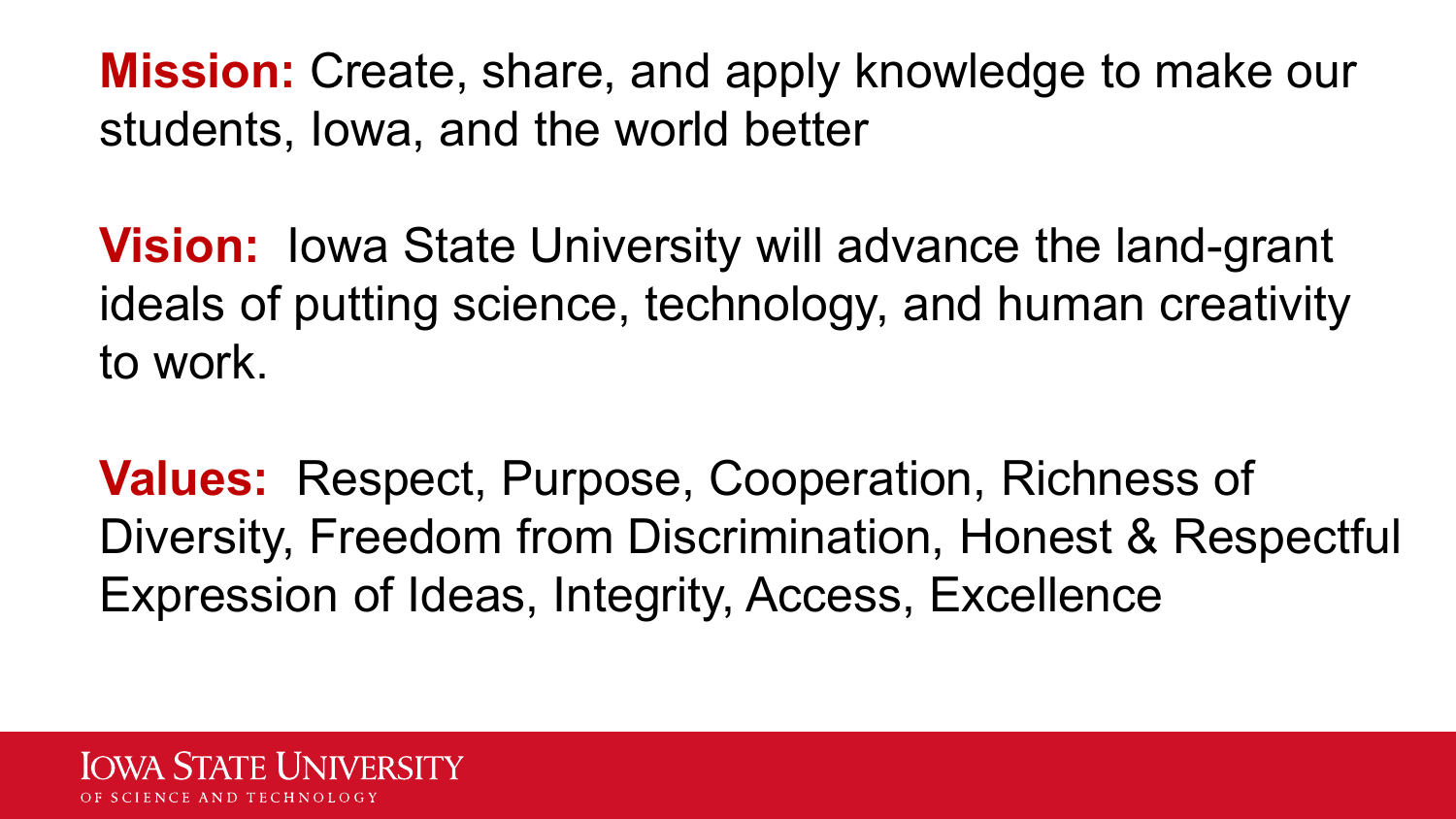# Strategic Process Plan

- Refined the Mission, Vision, Values □ Cross-cutting efforts
- Developed thematic pillars
- Identified Working Groups
	- **Built them around the thematic pillars**
	- 12-15 people each
	- Stakeholder engagements until February 2022
	- Working sessions until March 2022
- Dashboard of progress
	- Communicating our stories

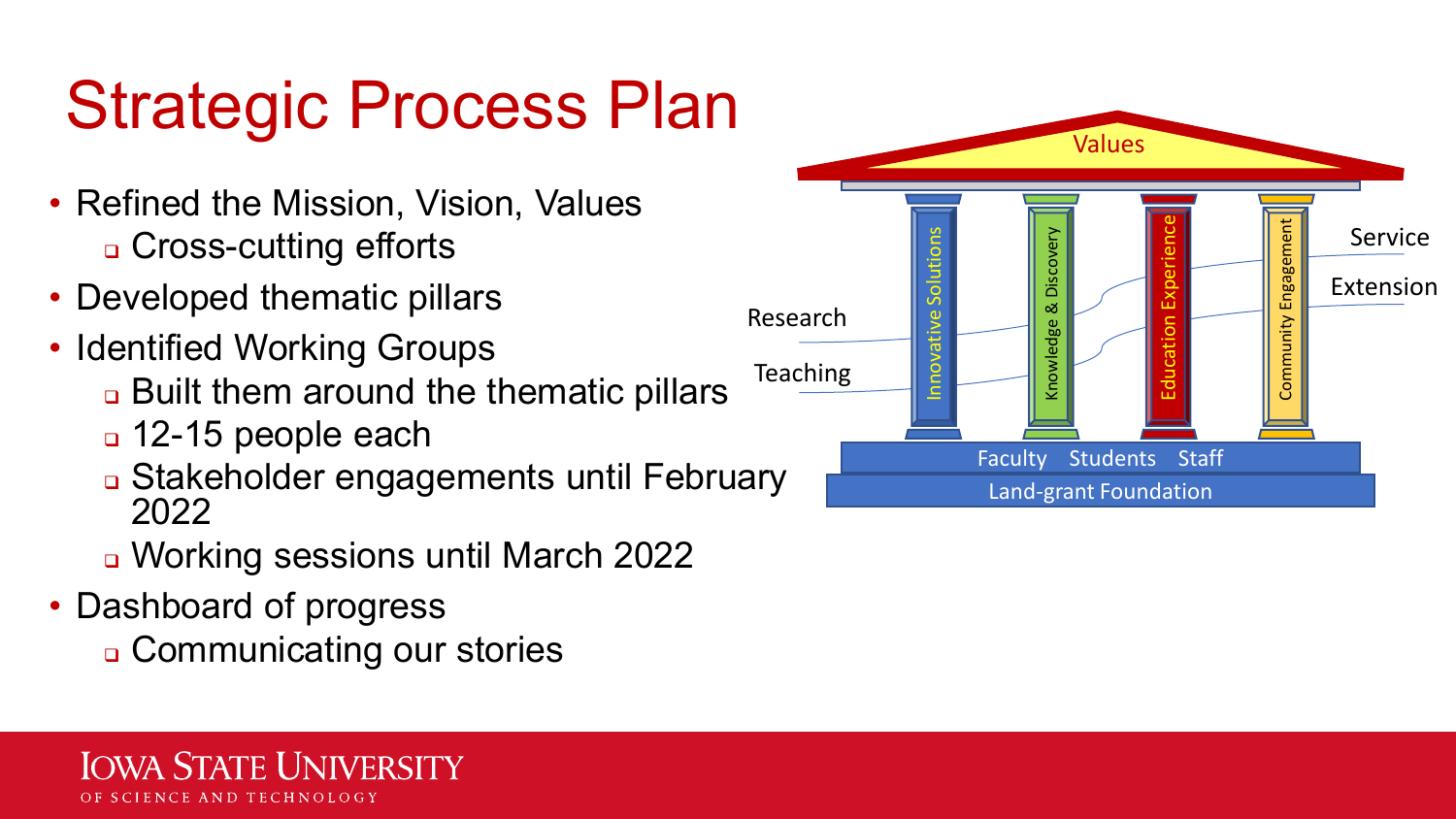### Building a Strategic Process • Tasks for Working Groups **Example 20 and Systems Approach**

- - Develop a draft "to be" list
		- Define what success looks like
	- Develop a process for identifying & selecting projects
	- Create first 1-2 years of project recommendations
		- Stakeholder engagements for generating ideas
		- Regular reporting to Steering Committee
- Long-term role for Working Groups
	- $\checkmark$  Initial canvassing group for projects
	- $\checkmark$  Idea workshops, Stakeholder engagements
	- $\checkmark$  Internal review of projects
- Project Timeline
	- Draft "To Be" statements by December
	- Draft Processes by February
	- Final Draft Plan by April

Office of the Vice President for Research

www.dbhutah.org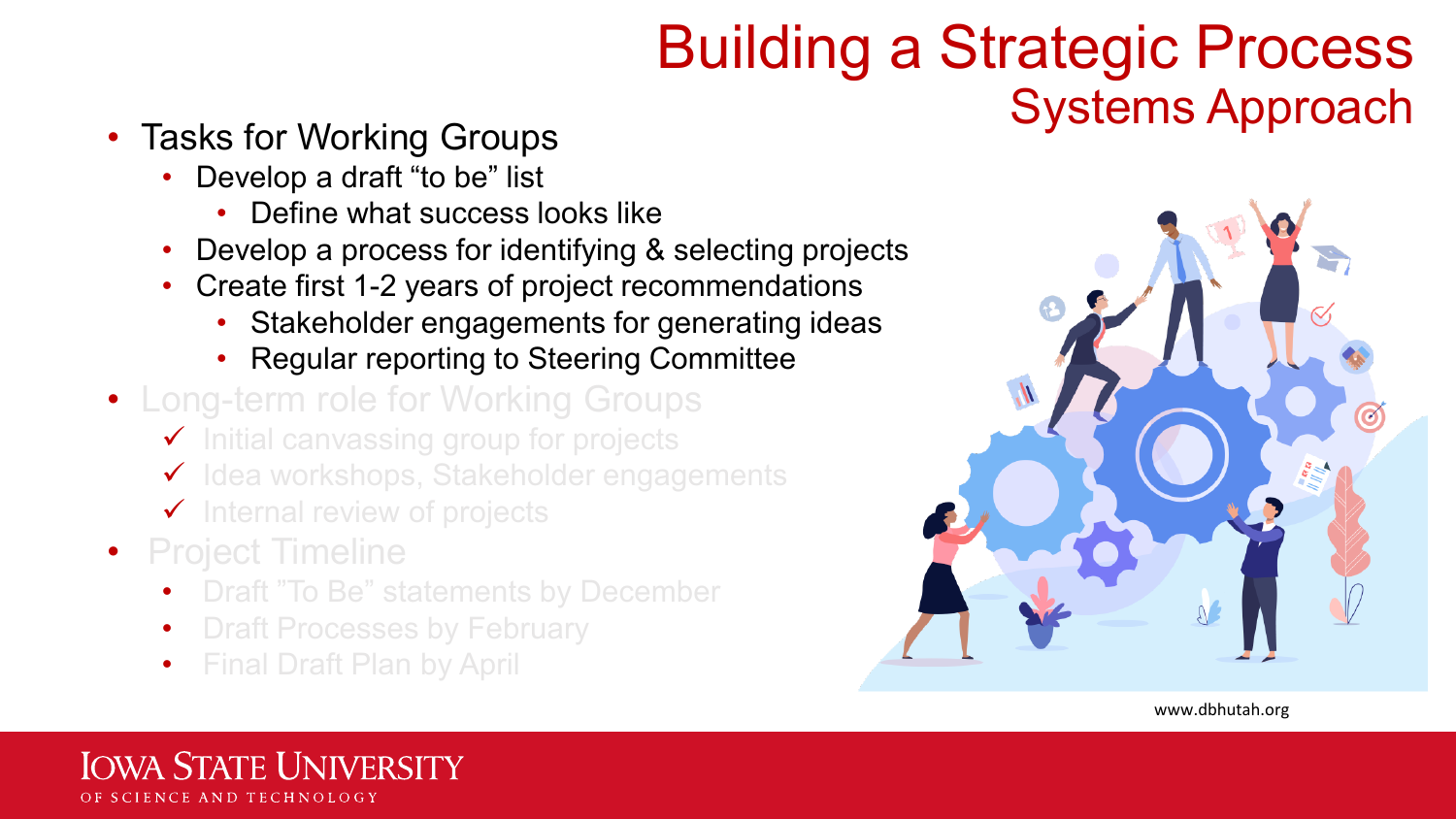#### Sample Strategic Process